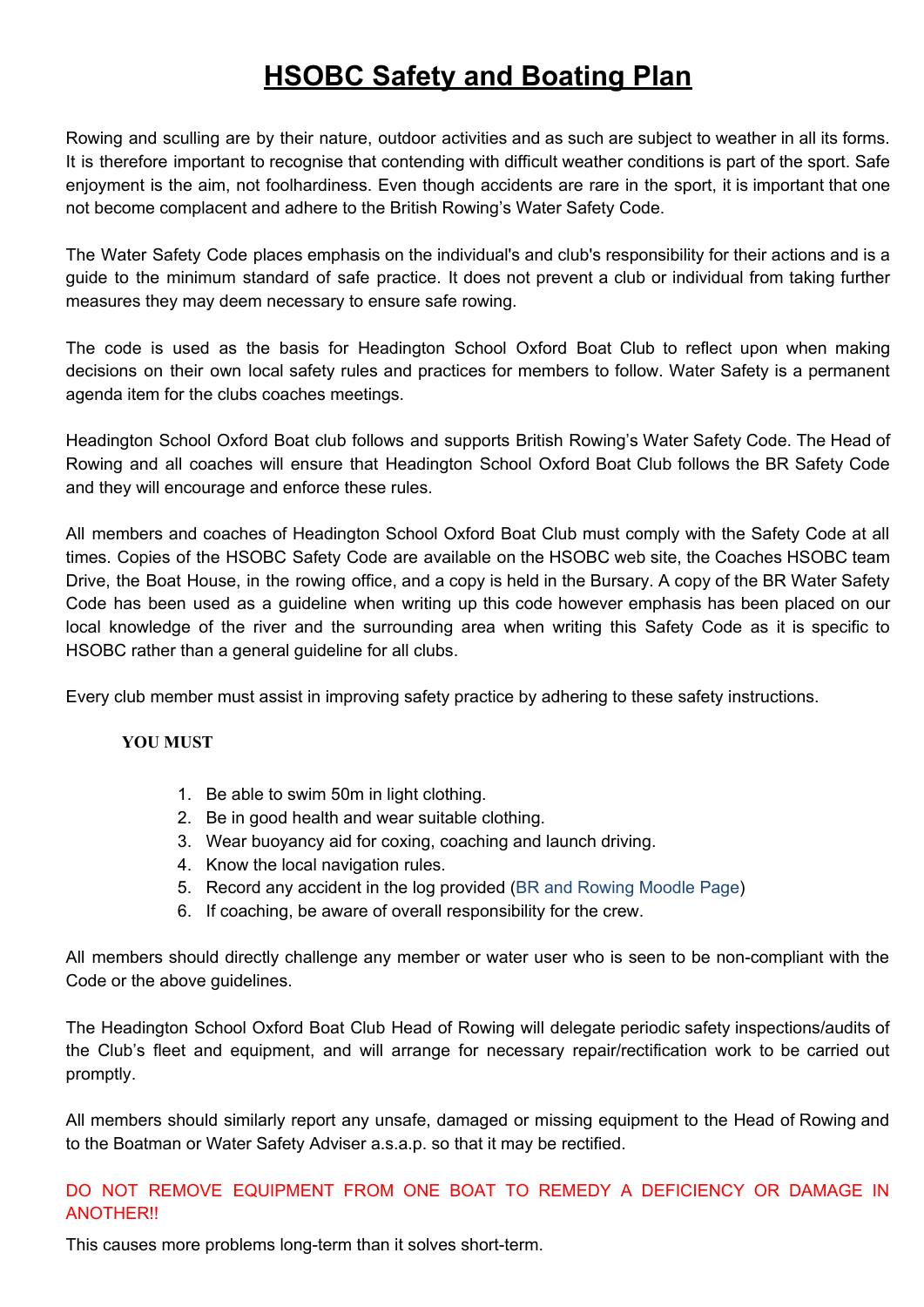All accidents on the water, whether involving personal injury or damage to equipment or not, and involving either club or private boats should be recorded via the British Rowing incident reporting system.

Give as much detail as you can in your report - this will be needed if a report has to go to the British Rowing Regional Safety Adviser and/or the fleet insurers - when, where, how, types of boats, clubs involved, weather conditions, any injury/damage, and medical treatment received, etc. Furthermore, contact details of individuals involved must be recorded.

Members are reminded that the Head of Rowing will not hesitate to take disciplinary action against any members who act in an irresponsible or unsafe manner on the water, whether in HSOBC boats OR their own.

## **Equipment Safety**

Before using HSOBC or private boats please check the following items to make sure the equipment is safe to use:

- **bow ball**
	- Securely fitted, no cracks or splits
- **heel restraints**
	- In good condition and not frayed
	- Heels only come up so far above the stretcher to allow full movement.
- **bungs or corks -**
	- Check these are in place and secure
- **steering equipment**
	- Check rudder cables are free and have full movement.
	- Check for frayed cable.
- **rudders & Fins**
	- Check rudder and fin are not bent.
	- Free and full movement of rudder.

As above, please report any defects to the Boatman (1<sup>st</sup>) and the Head of Rowing (2<sup>nd</sup>). Any such defects in a private boat should be rectified by the owner before the boat is used.

## **Launches**

Coaches and coaching launch drivers shall wear life jackets or buoyancy aids when accompanying crews and at other times whilst afloat.

All coaching launches and safety boats shall carry the following safety aids:

- 1. A sound signalling warning device, capable of attracting attention over at least 200 metres.
- 2. A throw line at least 15m (50ft) long with a large knot tied in one end to assist throwing (ideally a purpose made rescue/heaving line - 'throw bag') when coaching new rowers.
- 3. Thermal exposure blankets.
- 4. A basic first aid kit (contents recorded and checked as before).
- 5. A sharp knife in carrying sheath.
- 6. A paddle.

## **SPECIFIC SAFETY PROCEDURES FOR THE RIVER**

Before boating the Head of Rowing, Boatman, and coaches have all had an inset where water safety conditions and the suitability of rowing for crews have been covered.

When Red or Amber Flag, the Head of Rowing, and coaches will make a decision as to the competence of crews boating. Ultimately the ownership must fall on the coach as to the suitability of their crews to row on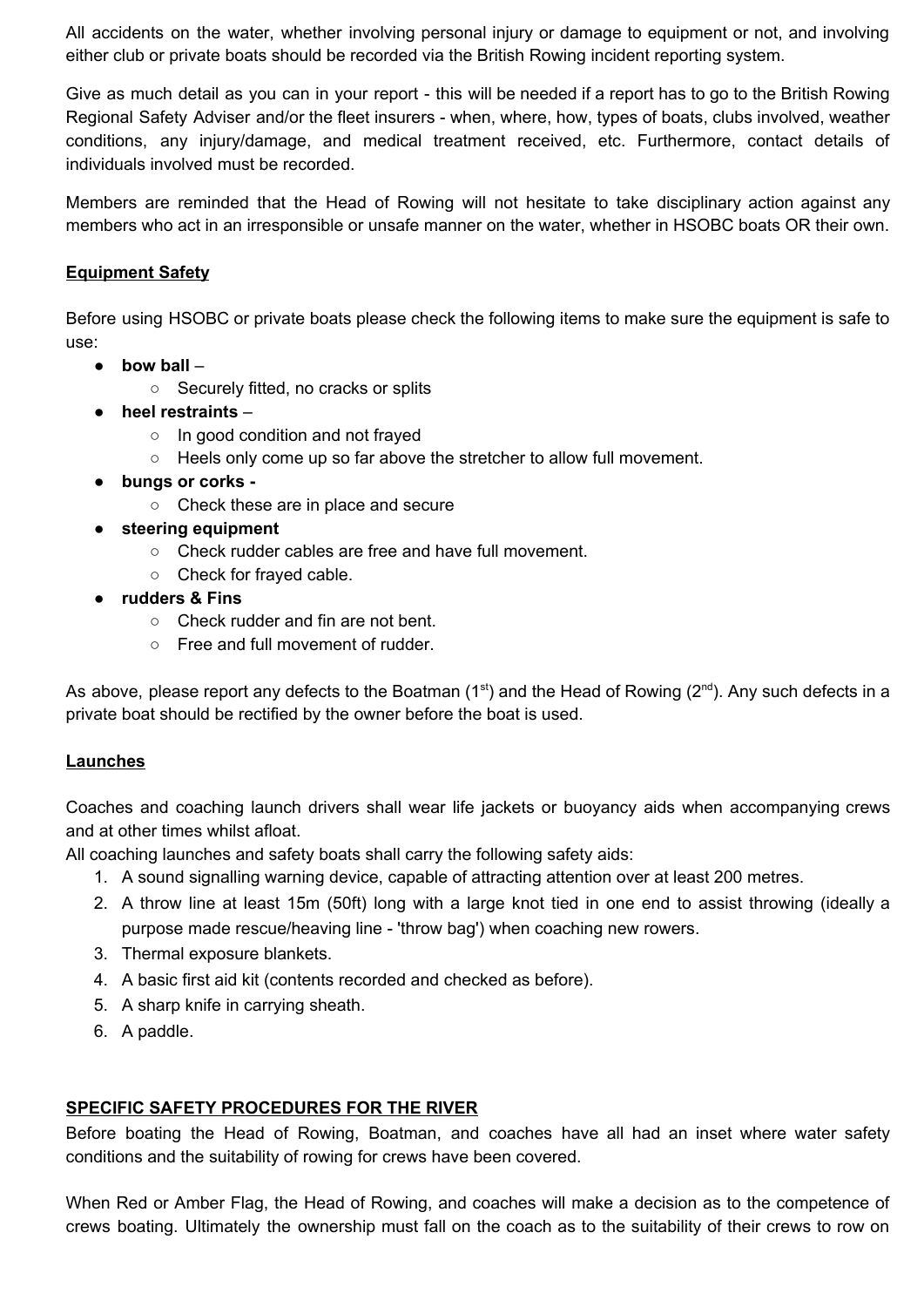the river conditions of the day but the Head of Rowing can overturn any such decision if they deem the conditions to be hazardous for certain crews.

## **REMEMBER: IF IN DOUBT - DON'T GO OUT!**

### **STREAM**

A recorded risk assessment must be completed before going afloat in Amber or Red board conditions. The river conditions are categorised as follows:

*Green* Boards – All crews can boat. In the winter, risk assessment is taken.

*Amber* Board – Restricted access to river. Risk assessment to be taken by coaches.

It could include any or all of the following

- · Crews can only row once a risk assessment has been completed and if the coach, together with other coaches have discussed the suitability of the conditions.
- · No rowing below rainbow bridge unless it is the first eight with a competent cox.

*Red Board* – No rowing by any crew unless:

- 1) A risk [assessment](https://docs.google.com/forms/d/e/1FAIpQLSdSwmuzI_ii0XvSJMMibAqKJq8DleygGcjm6FDr4GUCgvhvTw/viewform?usp=sf_link) has been done. A discussion has been had with the Head or Rowing or a senior coach.
- 2) Coaches are confident in their crews ability to handle the conditions.
- 3) See River Thames Navigation Warnings and HSOBC Procedures. Plus see Safety in Strong Stream Conditions.

If the stream appears to be fast flowing and/or there are significant floating objects moving down the river (tree trunks, dead livestock, etc.), crews should seriously consider not boating - you should be able to make progress against the prevailing stream without rowing at firm pressure & be able to spin the boat without moving a significant distance along the river - if this is not possible, you should not go out.

*Flow rates:* 100 CMtr/secs = No access to river. 75 – 100 CMtr/secs = Restricted Access. <75 CMtr/secs = Full Access to all crews. CMtr/secs = Cubic Metre per second.

**PLEASE NOTE: Flag status doesn't always truly reflect the water speed. To this end, greater vigilance needs to be taken when boating under Amber Flag or when condtions are different to normal boating conditions.**

#### **TEMPERATURE**

A recorded risk assessment must be completed before going afloat in very low or high temperature conditions. Crews are reminded that, especially during the winter months, the risk of hypothermia from wearing insufficient clothing or with inexperienced crews not moving vigorously enough to generate sufficient body heat is a REAL DANGER. Rowers should wear several thin layers of appropriate clothing, preferably with a waterproof garment on top. Coxes, especially, should be well protected, including hats and gloves (preferably waterproof).

It is negligent to allow crews to boat if they are not dressed appropriately. Any rower not attired appropriately for the weather conditions will not be allowed on the water.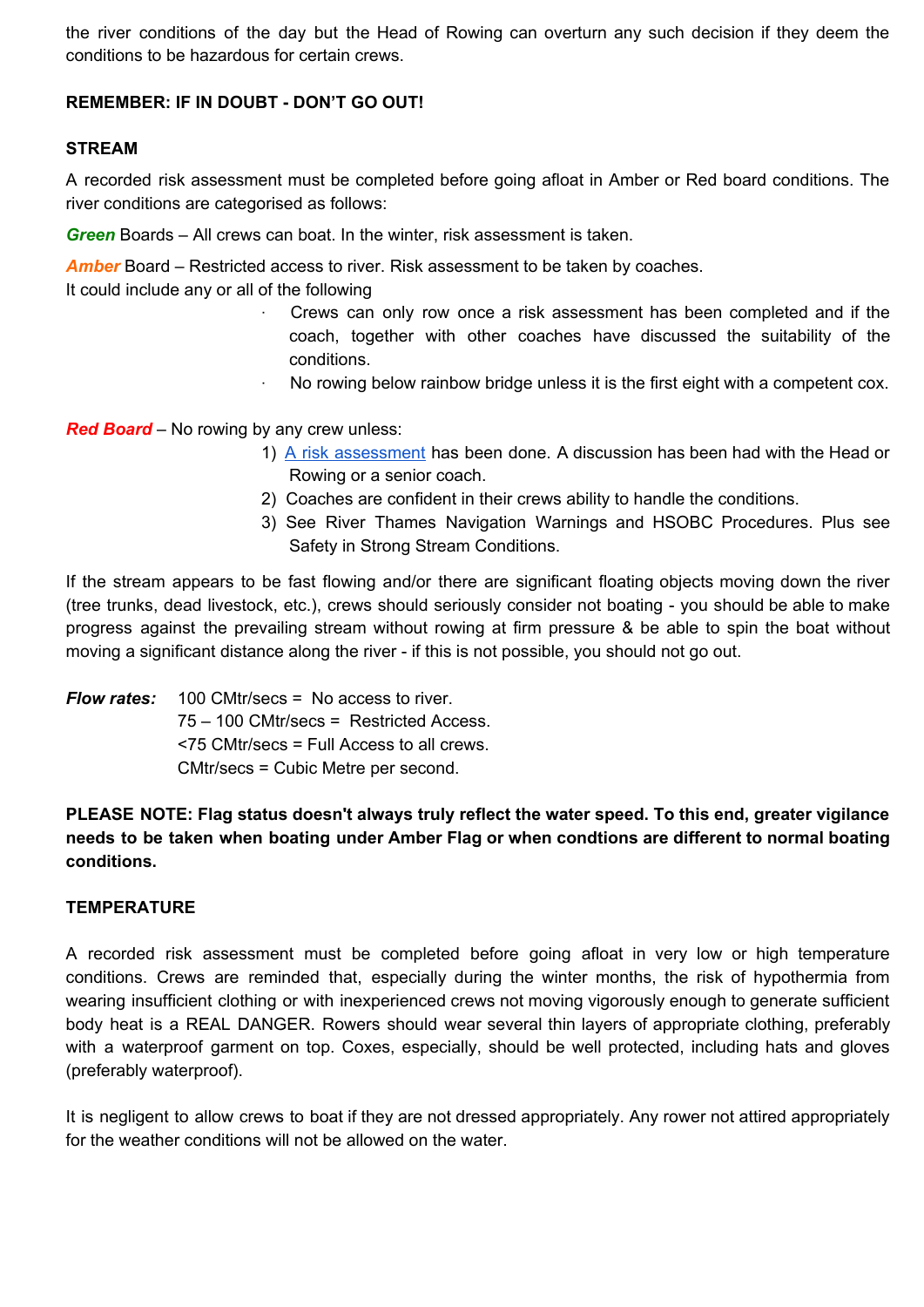#### ● Hypothermia and Drowning

If you capsize, it is VITAL that the following is adhered to: STAY WITH YOUR BOAT!! Your boat is a floatation devise and you must stay with it.

The choices you make are vital. As you realise you are about to capise, it is important that you remain calm. As you fall into the water you will immediately shudder from a Cold Shock Response. You may feel dizzy, have shortened sharp breathing, and a rapid rise in your heart rate. This can result in panic.

If you are in a single, free your feet from the clogs/ shoes in the boat (you should have heal restraints and this will allow your feet to slip out.

If you are in a crew boat, check that everyone in the crew is accounted for.

You must now do the following: to retain buoyancy, by climbing up on your boat. It floats. This will also allow you to retain your body's warmth. Help will be at hand shortly. Do not attempt to swim for the bank.

### **EXPERIENCE**

No beginners crews should go out unaccompanied AT ANY TIME. They should ALWAYS be accompanied by a coach, preferably in the launch.

#### **NIGHT/AFTER DARK ROWING/ FOG**

If you must go out at night, make sure that you carry appropriate lights on the boat so you can be clearly seen by other boats/crews.

Carry WHITE lights at the bow and stern of rowing and sculling boats and a WHITE light in launches. Single scullers will not go out at night unaccompanied.

Crews should not be coxed by novice/inexperienced coxes at night. Beginner crews should preferably not go out after dark - if unavoidable, they MUST be accompanied by a coach, again preferably in the launch.

If there is reduced visibility, due to fog, a risk assessment will be done before crews are allowed to go out. ONLY IF THERE IS SUFFICIENT VISIBILITY for crews to row safely will crews be allowed out.

#### **FOG:**

If there is fog, we will often wait to see if it lifts. During this time, the whole group will do a circuit or game of some description. These circuits and games are important so please do not feel that it is a **waist of time if your daughter does not get onto the water.**

#### **RIVER NAVIGATION**

Boats travelling in a direction from the boat club (boat houses) towards the Lock should be on the Godstow Meadow side of the river Approx  $1 - 2 \frac{1}{2}$  Blade Lengths from the bank. There is a sand bank in the middle of the river. Boats travelling from upstream (from the lock towards the boat club (boat houses)) must give way to crews travelling downstream. In both cases, crews should stop and then manoeuvre around the other crew (with respect to navigation rules (crews to stay on BOWSIDE BANK).

When rowing on the river, crews must stay on the **bow side bank** at all times. Take corners as close to the bow side bank as possible to avoid collision.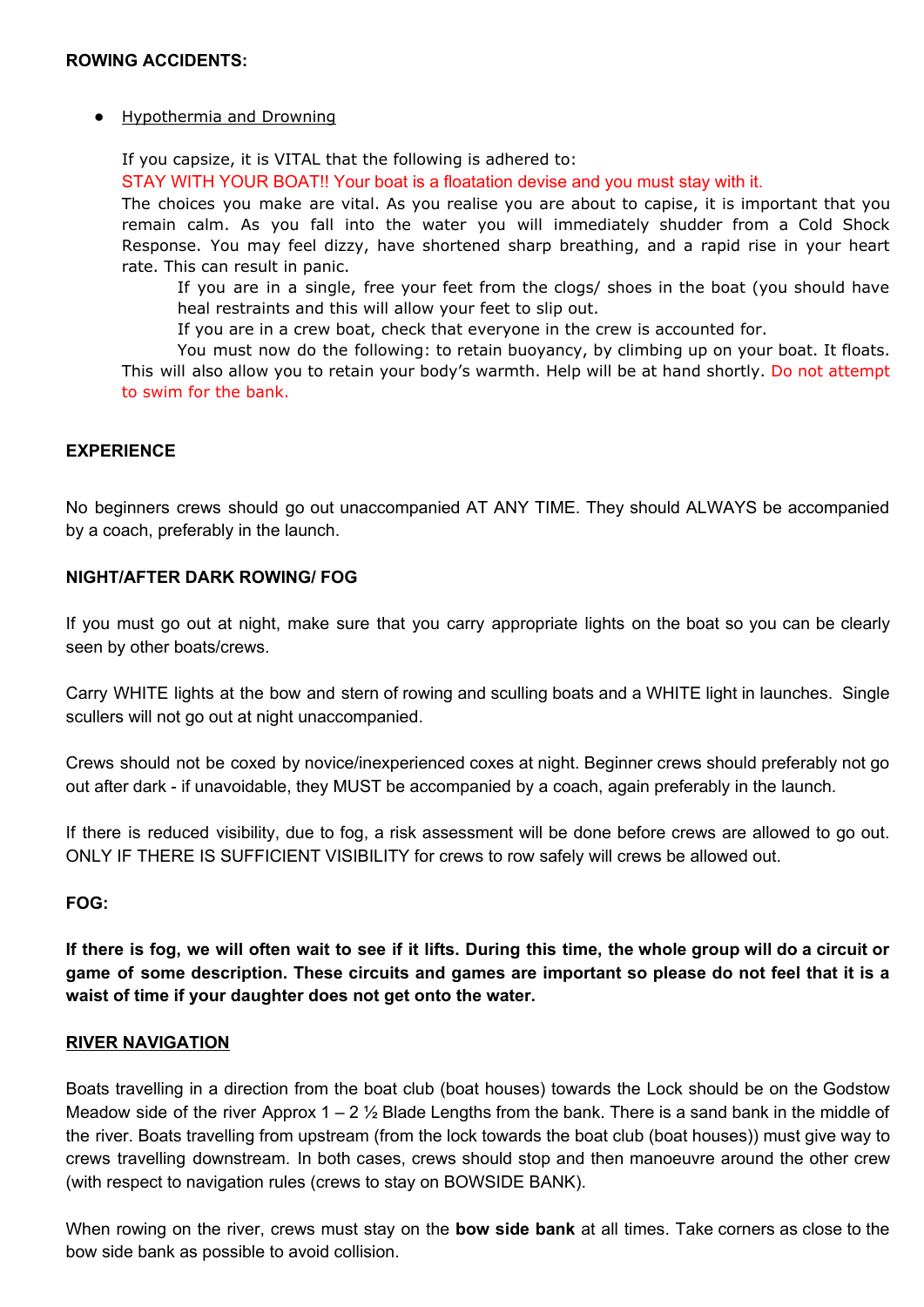Particular care should be taken to remain on the correct side around bends and resist the temptation to cut any corners, as this is potentially extremely dangerous.

Particular danger areas include:

- *Departing from Aeroplane reach (the Boat house area) in front of the lock.*
- *The Weir. Fast flowing water and debris.*
- *The lock area itself. Fast flowing water, boats, barges and debris can prove to be hazardous.*
- *The turning areas and bends in river. These are often a problem as crews cut corners.*
- *College crews (they are often inexperienced and often have absolutely no regard for other crews).*
- *Debris in the river (Branches etc).*
- *Undercurrents especially when the stream is up.*
- *The fallen tree half way down the course stretches into the river. There are other such obstacles that need to be watch out for.*
- *Medley Boat Yard. Pleasure boats are often seen coming out of this area.*
- *No junior crews are to row below Rainbow Bridge.*
- *No development crews are to row below Rainbow Bridge in Single sculls or double sculls / pairs.*
- All crews that go below Rainbow Bridge are only to do so if there is a coach present (Coaches *need to use common sense when going below rainbow bridge (now when it is red or amber flag).*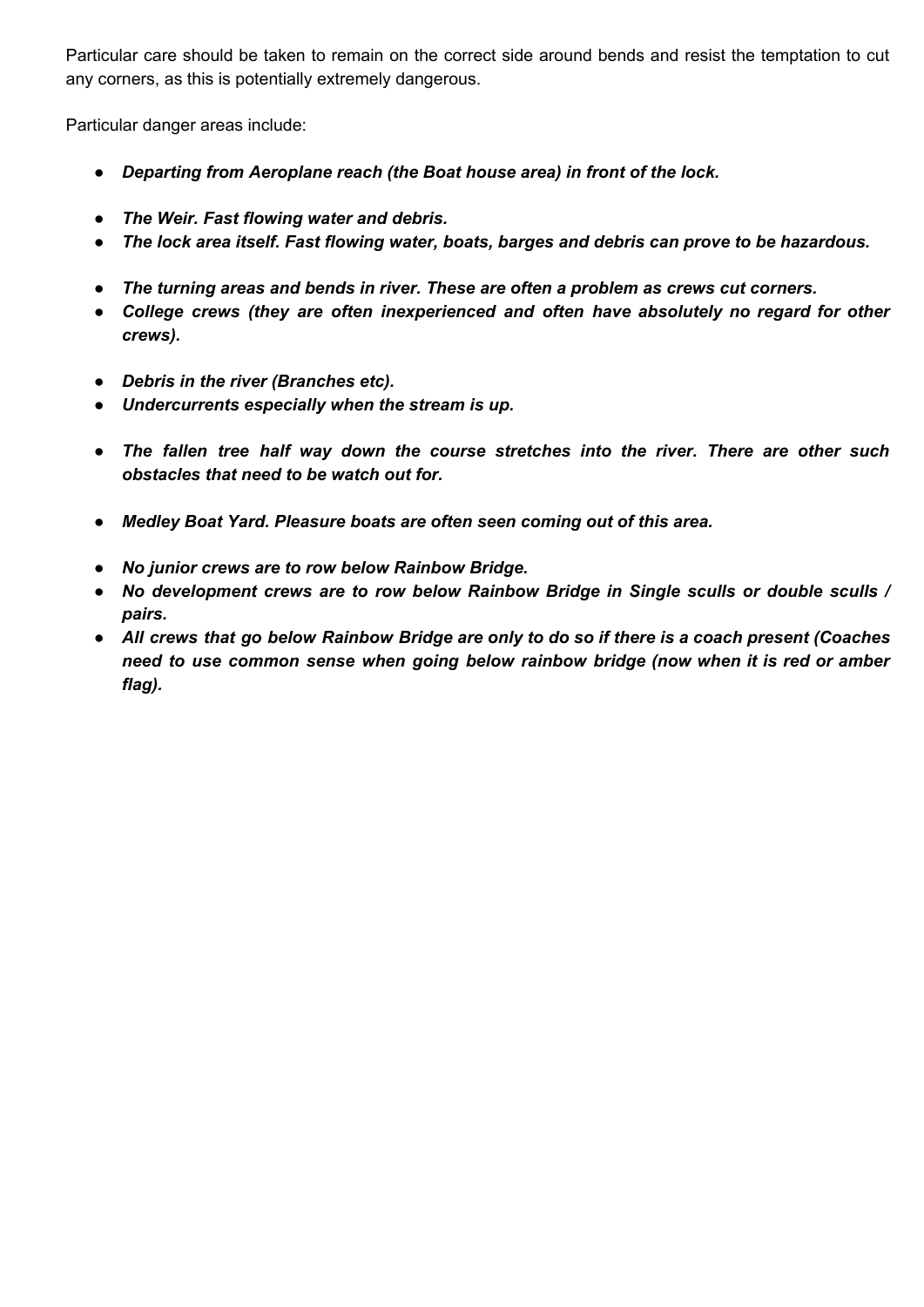

#### **If there is any doubt to the above, please consult the Head of Rowing.**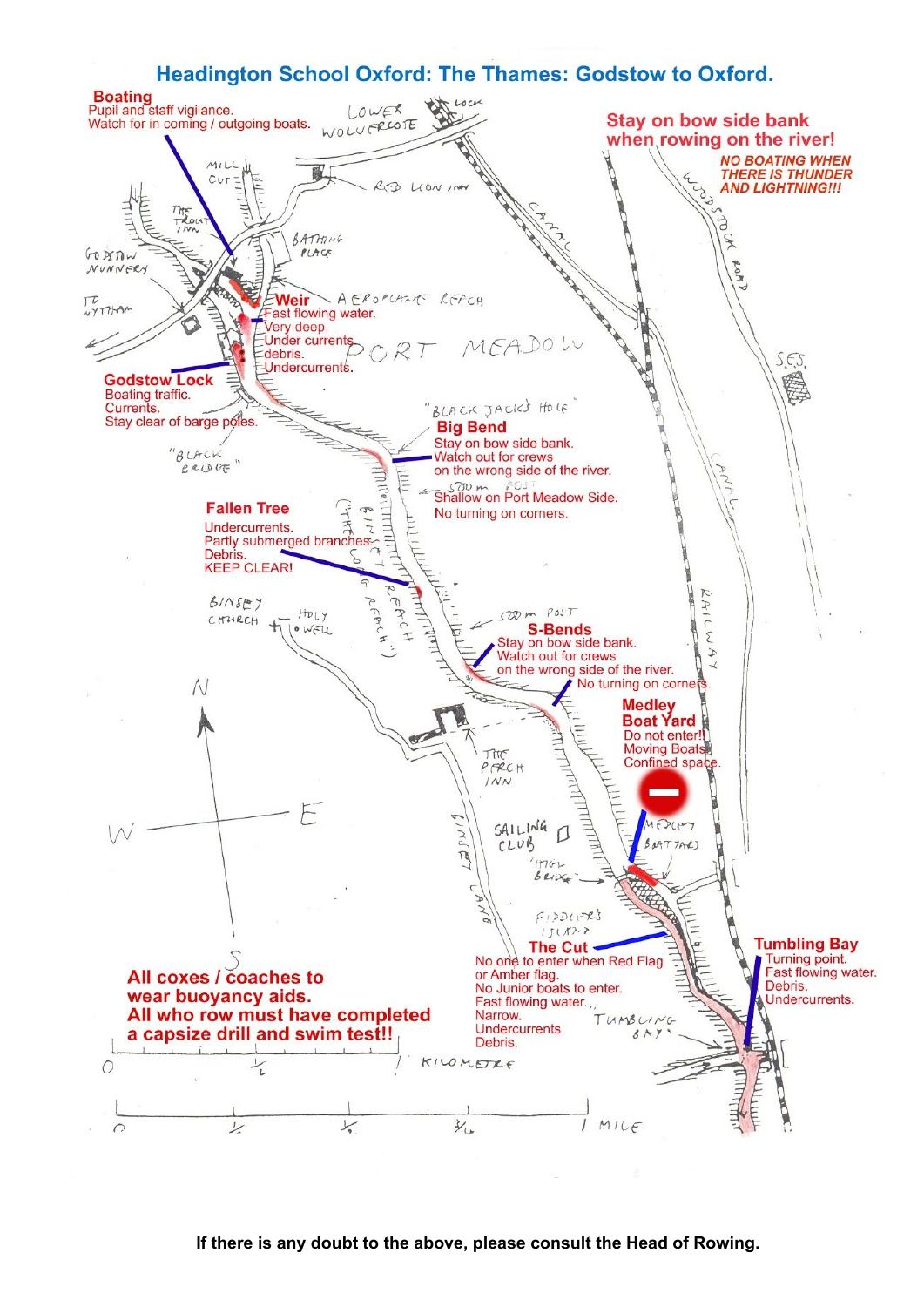### **Water Borne Diseases**

The water we row upon is not always as clean as we would choose and certainly is not pure enough to be swallowed without giving more than a passing thought to the possible effects it will have upon our internal systems.

The BR Water Safety Code has as its primary concern, the prevention of accidents involving physical injury, damage to equipment and at the worst, drowning.

There are other risks to health associated with water based activities which arise from the micro biological or chemical quality of the water itself and of its immediate environs. The use of inland waters can never be risk free and it is essential that as users, we are aware of the risks present.

### **Weill's Disease - Leptospirosis**

The risk of contracting Leptospirosis from recreational water is small, however the serious nature of the disease is such that we must be aware of the dangers and should take simple precautions to reduce the risk of infection.

- · Cuts and abrasions (including blisters) should be covered with waterproof dressings.
- · Wear footwear to avoid cuts and protect feet when paddling in the water (launching a boat).
- · Shower after contact with the water.
- · Wash hands thoroughly before eating and drinking.

If 'flu like symptoms develop shortly after contact with the water (1-3 weeks) then your doctor should be contacted and advised of the circumstances of exposure.

#### **Blue–Green Algae – Cynobacteria**

Cynobacteria are commonly found in fresh and brackish water during mid to late summer. In Favourable, stable conditions, blooms may form. Algal scums accumulate downwind on the surface of lakes and slow moving water. Toxins produced by large blooms have caused the death of sheep and dogs and skin and other disorders in humans, although no particular illness has been identified that can be linked with Blue-Green Algae.

By way of precaution:

- · Avoid immersion or contact with water affected by algal scum.
- · Minimise contact with water by wearing close fitting clothing.
- · After any contact hose down all equipment to avoid contact with residual scum.
- · All clothing should be washed and thoroughly dried on returning home.
- · Shower after contact with the water.

#### **Gastro-intestinal illness**

There are currently no micro-biological standards for recreational water and at present only the powers provided under the Public Health Act 1936 – Section 259 to deal with "any pond, pool, ditch, gutter or water course which is so foul or in such a state as to be prejudicial to health or a nuisance" provide us with protection.

Assessing the risks posed by water quality is difficult as conditions can vary substantially in a very short space of time. In general, the health risk will depend on the number and proximity of sewage effluent discharges in any particular body of water.

The use of inland water will never be risk free and it is essential that users are aware of the risks involved in using a particular stretch of water. By way of precaution after immersion or contact with water of uncertain quality –

- · Do not eat or drink before washing hands.
- · If 'foul' water has been swallowed refer to your doctor with full details of the incident.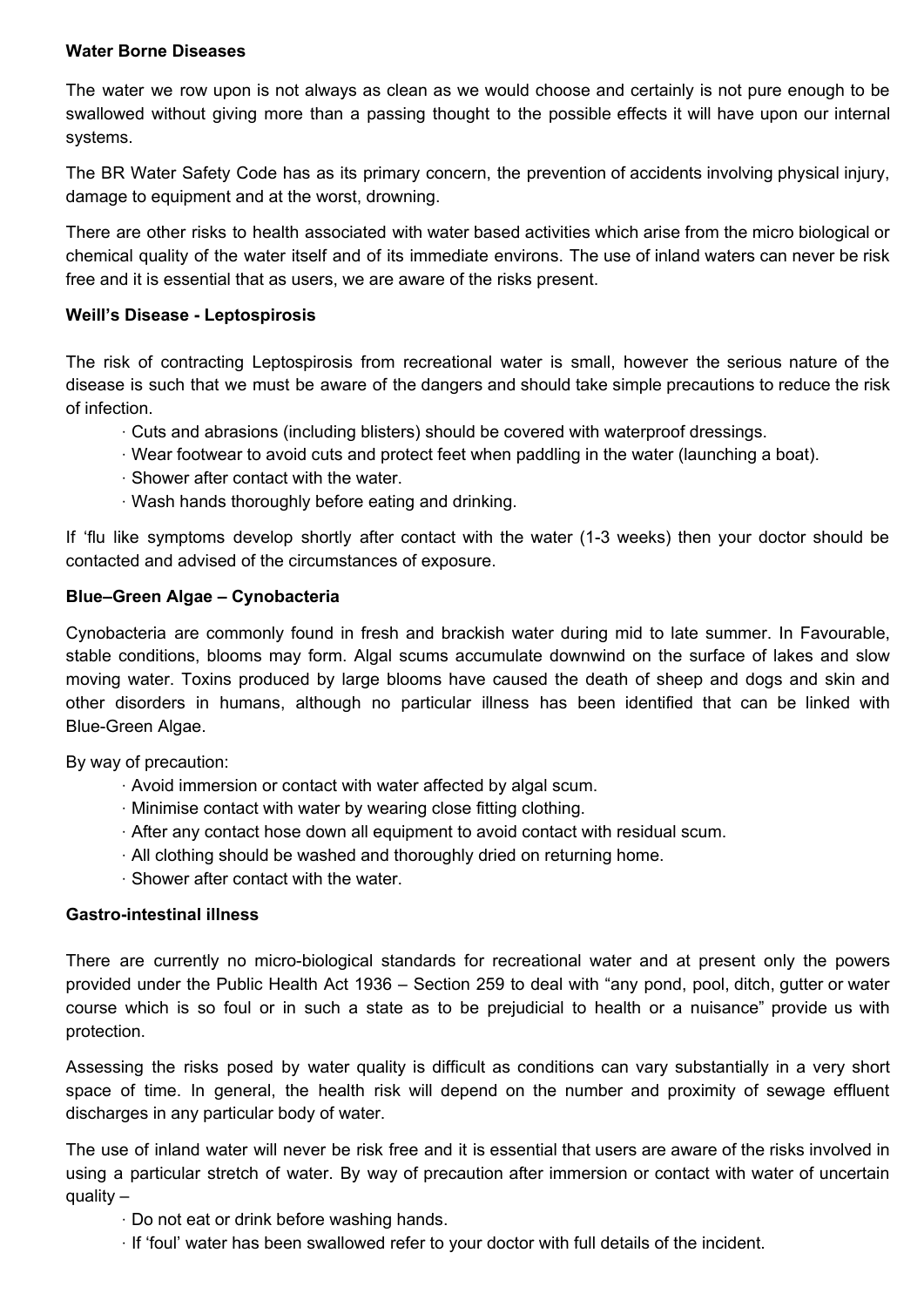The possible conditions are listed according to the nature of the hazard. No such list can be exhaustive, or cover every eventuality, but they provide a clear framework with which to judge if the conditions are suitable for boating. Bear in mind that the river conditions/weather can change rapidly - crews must be prepared to abandon an outing at any time if the conditions deteriorate once they are on the water.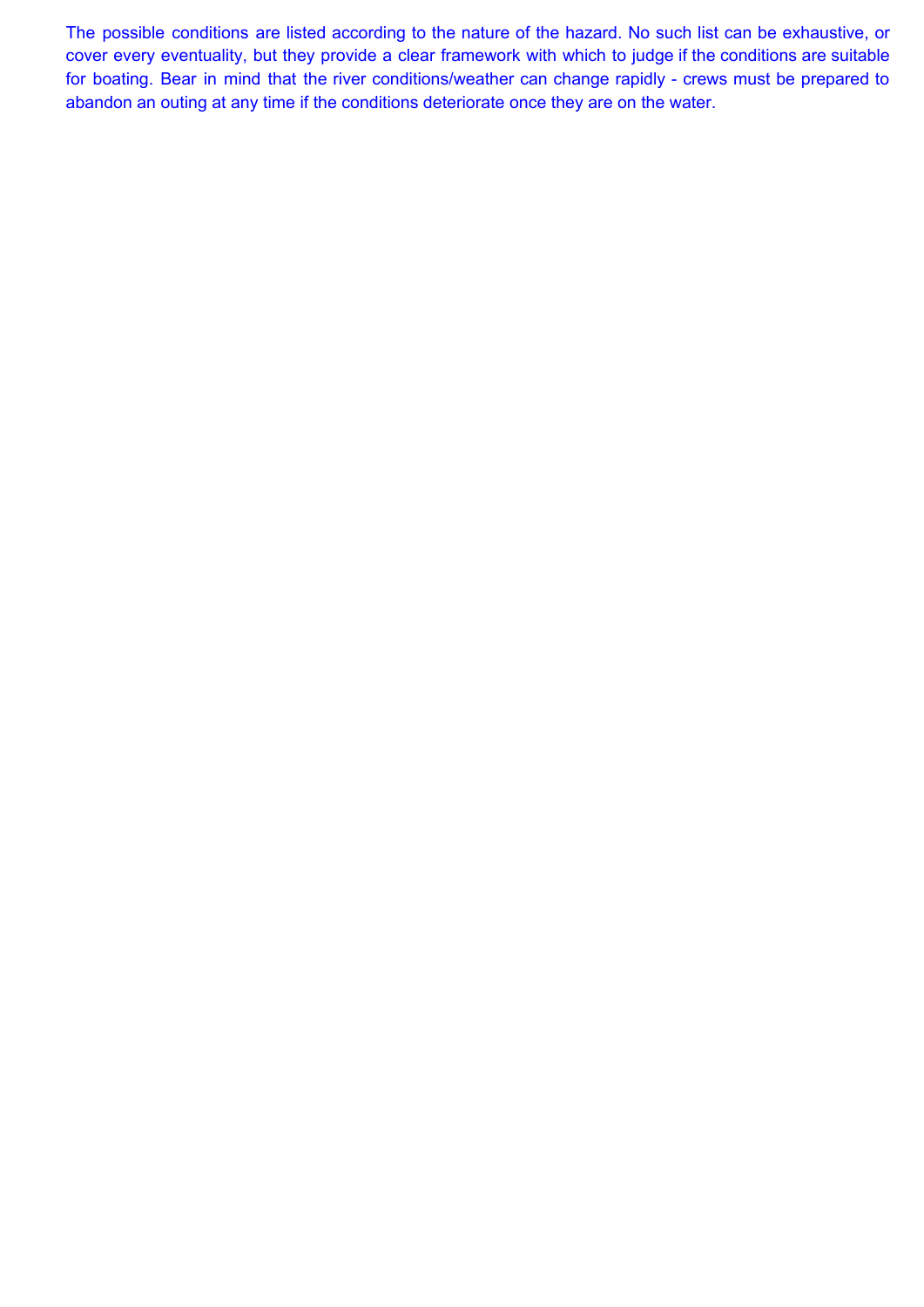#### RIVER THAMES NAVIGATION WARNINGS AND HSOBC'S PROCEDURES

#### **INTRODUCTION**

For many years, before the EA's Thames Navigation's system of Red and Yellow status warnings ( http://www.environment-gency.gov.uk/subjects/navigation/150319/155649/151700/?lang=\_e ) was introduced, when the river was running fast and when in flood, local conditions were assessed by the Senior Coaches and Director of Rowing, and any restrictions were applied by them, and coaches and coxswains briefed accordingly.

No serious accidents ever occurred with HSOBC. In fact, the boat club from which we boat from (St Edwards) uses the same principles applied henceforth and has found that from 1965 to present, there has been no incidents.

Under the present system, when a Red or Yellow status are in force, there are often occasions when, although the stream is fairly fast, the level of risk is perfectly acceptable for certain experienced crews, in the judgement of experienced rowing coaches.

In such conditions it seems unreasonable that a total ban should be imposed on river usage.

A number of local schools and clubs have successfully satisfied the demands of their insurers and made provision for risk assessments enabling continuance of the sport under "red" conditions.

Further more, the Thames River (Tideway) between Richmond Lock and Putney Bridge experiences stream flows on a daily basis that exceed that of Godstow in even the most severe stream flows. There for it is important that HSOBC trains in such conditions to ensure that they are ready to row / race on the Tideway.

### **A PROPOSED PROCEDURE**

When red or yellow alert is in force, a decision on which crews, if any, should be allowed to use the river shall be made by a minimum of two from a committee of three: Head of Rowing, Senior Coaches and Water Safety Officer.

The river will be inspected, the prevailing weather noted, and the relevant regional weather forecast considered. A decision will then be made, which must be unanimous if rowing is to go ahead. Each member has the right of veto preventing use of the river by some or all.

If the committee decides that certain crews may be allowed to use the river, then the relevant coaches must be informed about:

- 1) the river conditions
- 2) the weather at present, and the forecast for the relevant period
- 3) any new hazards on the part of the river to be used
- 4) any restrictions or special precautions to be observed

In the light of this information, if the coach feels that he/she would rather not take the crew out, then his/her decision will be final.

#### **COACHES AND COXSWAINS: BRIEFING**

If a system incorporating the proposals above is adopted, then it will be vital that all coaches and coxswains who may be permitted to use the river when on Red Alert status, and Yellow status, shall have previously (probably at the start of the Spring Term) been given a specific briefing about the hazards and the extra safety procedures and precautions to be observed.

#### **RECORDING**

A log will be kept comprising a checklist of issues critical to the safe use of the river.